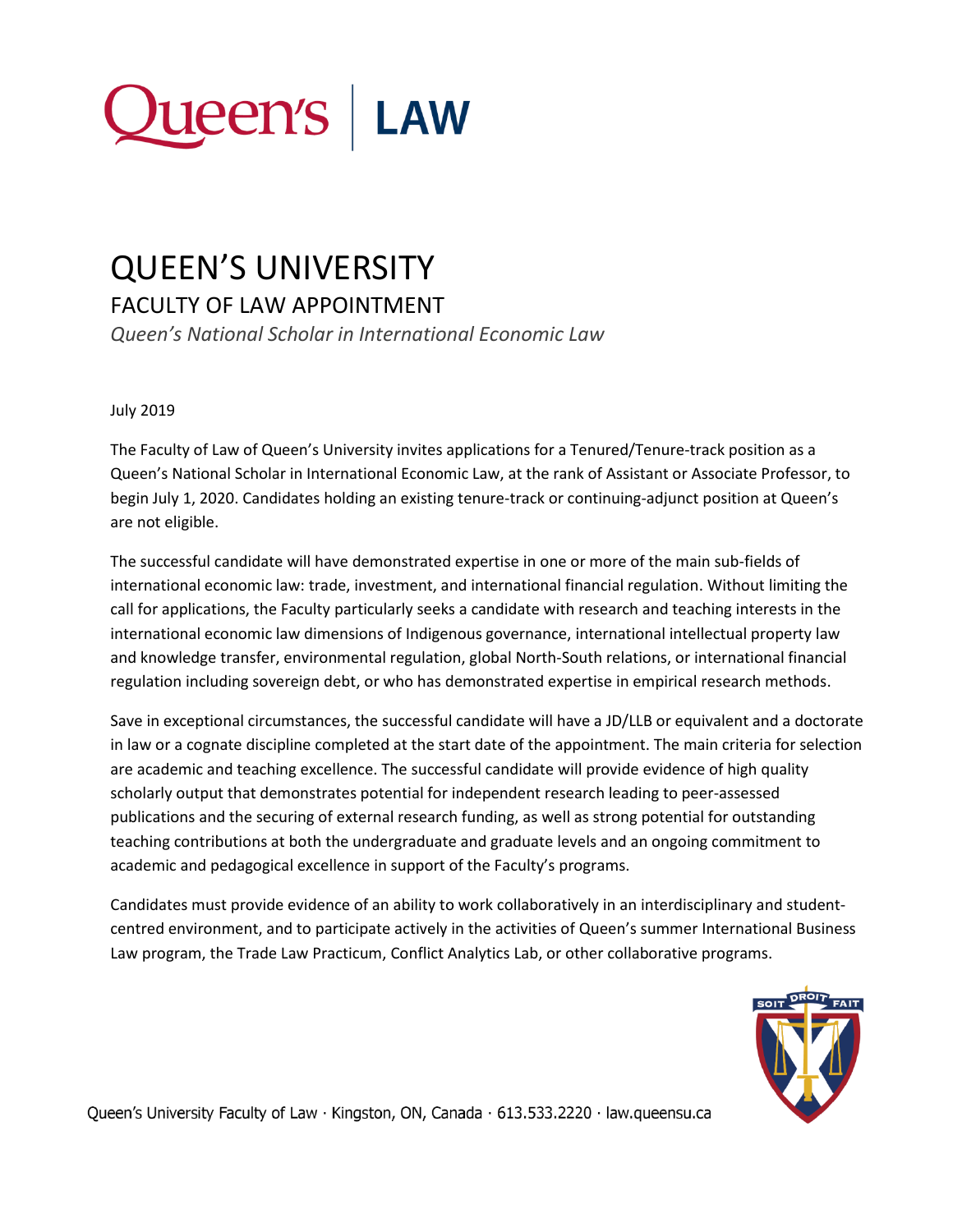## Queen's | LAW

The successful candidate will be required to make substantive contributions through service to the Faculty, the University, and the broader community. Salary will be competitive and commensurate with the candidate's qualifications and experience. All positions are subject to final budgetary approval by the University.

Nationally and internationally recognized as a leading law school, Queen's Law has a distinguished record of outstanding teaching and research. Located in historic Kingston, Ontario, on traditional Anishinaabe and Haudenosaunee Territory, Queen's Law has a proud history of a high level of faculty and student engagement. Queen's Law's curriculum and research profile includes Canada's largest international law program, operated at the Queen's University Bader International Study Centre at Herstmonceux Castle in the UK. The Faculty leads Canadian law schools in interdisciplinary study opportunities, including programs that combine JD studies with Business, Economics, Public Administration, and Industrial Relations. The Faculty is also home to vibrant LLM and PhD programs that draw students from around the world, leading research groups such as the Centre for Law in the Contemporary Workplace, Feminist Legal Studies Queen's, an interdisciplinary Colloquium in Legal and Political Philosophy, and five clinical programs in Poverty Law, Prison Law, Business Law, Elder Law, and Family Law.

The University invites applications from all qualified individuals. Queen's is committed to employment equity and diversity in the workplace and welcomes applications from women, visible minorities, Aboriginal people, persons with disabilities, and LGBTQ persons. All qualified candidates are encouraged to apply; however, in accordance with Canadian Immigration requirements, Canadian citizens and Permanent Residents of Canada will be given priority.

To comply with Federal laws, the University is obliged to gather statistical information about how many applicants for each job vacancy are Canadian citizens/permanent residents of Canada. Applicants need not identify their country of origin or citizenship, but all applications must include one of the following statements: "I am a Canadian citizen/permanent resident of Canada"; OR, "I am not a Canadian citizen/permanent resident of Canada". Applications without this information will be deemed incomplete.

A complete application consists of:

- Cover letter (including one of the two statements regarding Canadian citizenship/permanent resident status specified in the previous paragraph);
- Current Curriculum Vitae (including a list of publications);
- Statement of teaching interests and experience, including teaching experience and supervision at both the JD and graduate levels (include course outlines and evaluations if available);
- Statement of current and prospective research interests;
- Copies of all university transcripts;